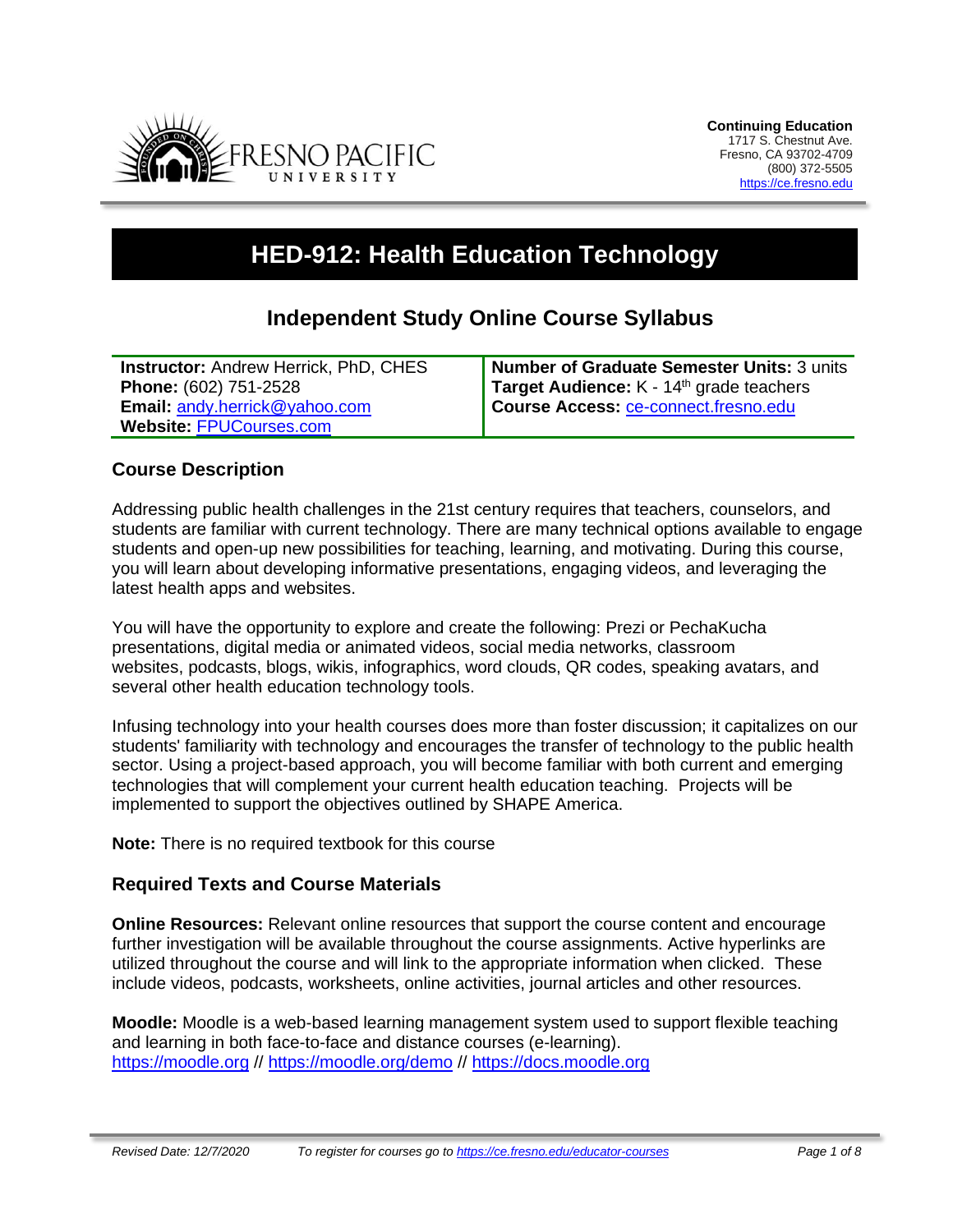## **Course Dates**

Self-paced; students may enroll at any time and take up to one year, from the date of registration, to complete assignments. Students may complete assignments in no less than three weeks for a 3 unit course (one week per unit).

#### **National Standards Addressed in This Course**

#### **National Board for Professional Teaching Standards (NBPTS)**

[\(http://www.nbpts.org/standards-five-core-propositions/\)](http://www.nbpts.org/standards-five-core-propositions/)

First published in 1989 and updated in 2016, *[What Teachers Should Know and Be Able to Do](http://www.accomplishedteacher.org/)* articulates the National Board's Five Core Propositions for teaching. The Five Core Propositions comparable to medicine's Hippocratic Oath — set forth the profession's vision for accomplished teaching. Together, the propositions form the basis of all National Board Standards and the foundation for National Board Certification. Course assignments have been designed so students can demonstrate excellence against these professional teaching standards whenever possible.

- Proposition 1: Teachers are committed to students and their learning
- Proposition 2: Teachers know the subject they teach and how to teach those subjects to students
- Proposition 3: Teachers are responsible for managing and monitoring student learning
- Proposition 4: Teachers think systematically about their practice and learn from experience
- Proposition 5: Teachers are members of learning communities

#### **National Health Education Standards by SHAPE America**

(www.shapeamerica.org/standards/health/index.cfm) The following content standards defined by SHAPE America specify what students should know and be able to do as result of a quality health education program. States and local school districts across the country use the National Standards to develop or revise existing standards, frameworks and curricula. Participants are asked to apply these standards in their teaching practices and demonstrate them within their coursework.

- SHAPE 1 Students will comprehend concepts related to health promotion and disease prevention to enhance health.
- SHAPE 2 Students will analyze the influence of family, peers, culture, media, technology, and other factors on health behaviors.
- SHAPE 3 Students will demonstrate the ability to access valid information and products and services to enhance health.
- SHAPE 4 Students will demonstrate the ability to use interpersonal communication skills to enhance health and avoid or reduce health risks.
- SHAPE 5 Students will demonstrate the ability to use decision-making skills to enhance health. SHAPE 6 - Students will demonstrate the ability to use goal-setting skills to enhance health.
- SHAPE 7 Students will demonstrate the ability to practice health-enhancing behaviors and avoid or reduce health risks.
- SHAPE 8 Students will demonstrate the ability to advocate for personal, family, and community health.

#### **Common Core State Standards (CCSS)** [\(www.corestandards.org\)](http://www.corestandards.org/)

The Common Core State Standards provide a consistent, clear understanding of what students are expected to learn, so teachers and parents know what they need to do to help them. The standards are designed to be robust and relevant to the real world, reflecting the knowledge and skills that our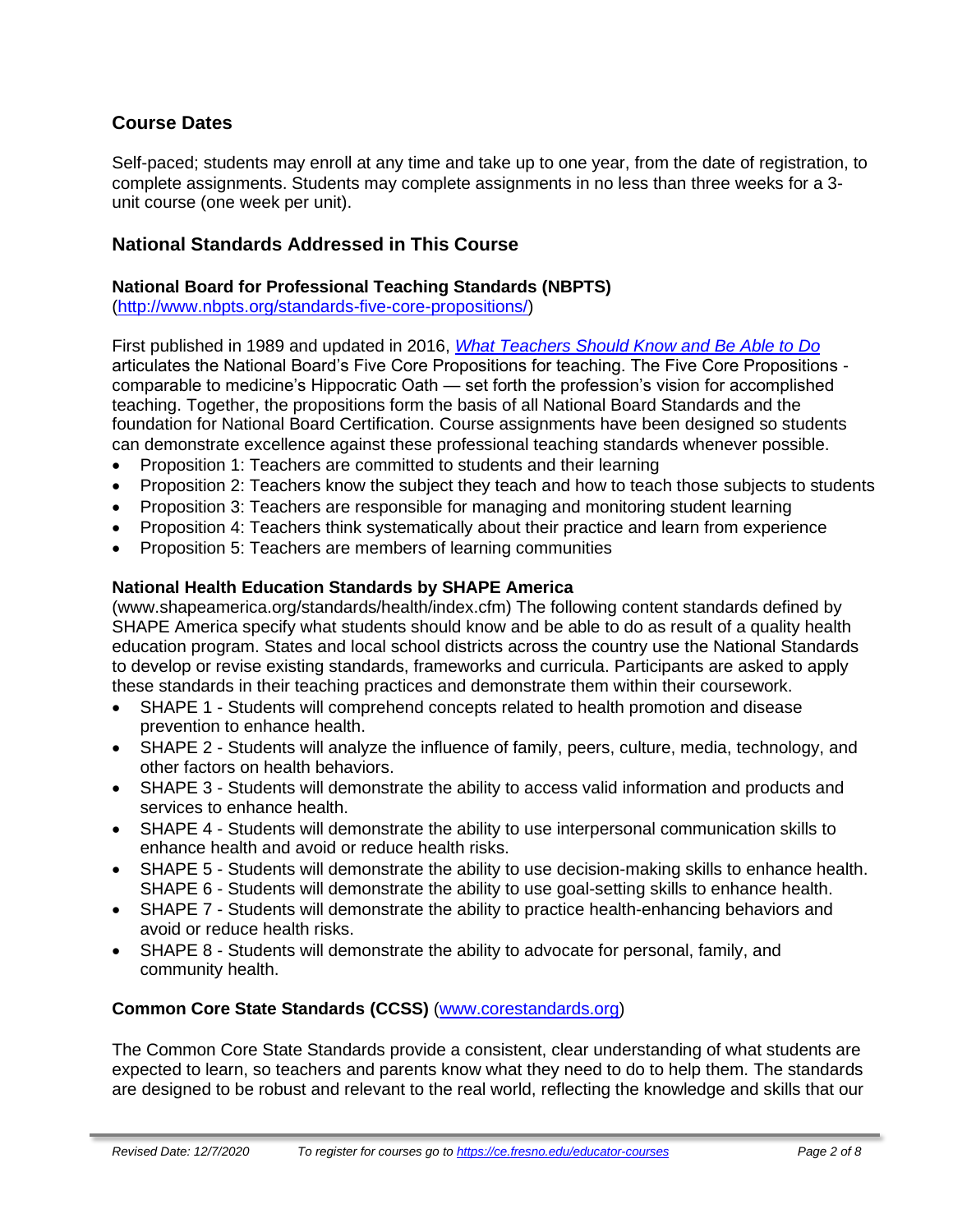young people need for success in college and careers. With American students fully prepared for the future, our communities will be best positioned to compete successfully in the global economy.

#### **College and Career Readiness Anchor Standards for Reading**

The grades 6–12 standards on the following pages define what students should understand and be able to do by the end of each grade span. They correspond to the College and Career Readiness (CCR) anchor standards below by number. The CCR and grade-specific standards are necessary complements—the former providing broad standards, the latter providing additional specificity—that together define the skills and understandings that all students must demonstrate.

- Key Ideas and Details
- Craft and Structure
- Integration of Knowledge and Ideas

## **Continuing Education Student Learning Outcomes (CE-SLO)**

| CE-SLO 1            | Demonstrate proficient written communication by articulating a clear focus,<br>synthesizing arguments, and utilizing standard formats in order to inform and<br>persuade others, and present information applicable to targeted use.                                       |
|---------------------|----------------------------------------------------------------------------------------------------------------------------------------------------------------------------------------------------------------------------------------------------------------------------|
| CE-SLO <sub>2</sub> | Demonstrate comprehension of content-specific knowledge and the ability to<br>apply it in theoretical, personal, professional, or societal contexts.                                                                                                                       |
| CE-SLO <sub>3</sub> | Reflect on their personal and professional growth and provide evidence of how<br>such reflection is utilized to manage personal and professional improvement.                                                                                                              |
| CE-SLO 4            | Apply critical thinking competencies by generating probing questions,<br>recognizing underlying assumptions, interpreting and evaluating relevant<br>information, and applying their understandings to the professional setting.                                           |
| CE-SLO <sub>5</sub> | Reflect on values that inspire high standards of professional and ethical<br>behavior as they pursue excellence in applying new learning to their chosen<br>field.                                                                                                         |
| CE-SLO <sub>6</sub> | Identify information needed in order to fully understand a topic or task, organize<br>that information, identify the best sources of information for a given enquiry,<br>locate and critically evaluate sources, and accurately and effectively share that<br>information. |

## **Student Learning Outcomes (SLOs) for This Course**

| <b>Student Learning Outcomes for This Course</b><br>By the end of this course student will be able to: | <b>National Standards</b><br><b>Addressed in This</b><br>Course* | Continuing<br><b>Education Program</b><br><b>Student Learning</b><br><b>Outcomes</b><br>Addressed** |
|--------------------------------------------------------------------------------------------------------|------------------------------------------------------------------|-----------------------------------------------------------------------------------------------------|
| Develop awareness of your health education<br>curriculum standards for your state.                     | <b>SHAPE 1, 2, 3</b>                                             | CE 2, 4                                                                                             |
| 2. Experience an advanced technology learning<br>environment                                           | SHAPE 1, 2, 3, 7, 8                                              | CE 3, 4, 5, 6                                                                                       |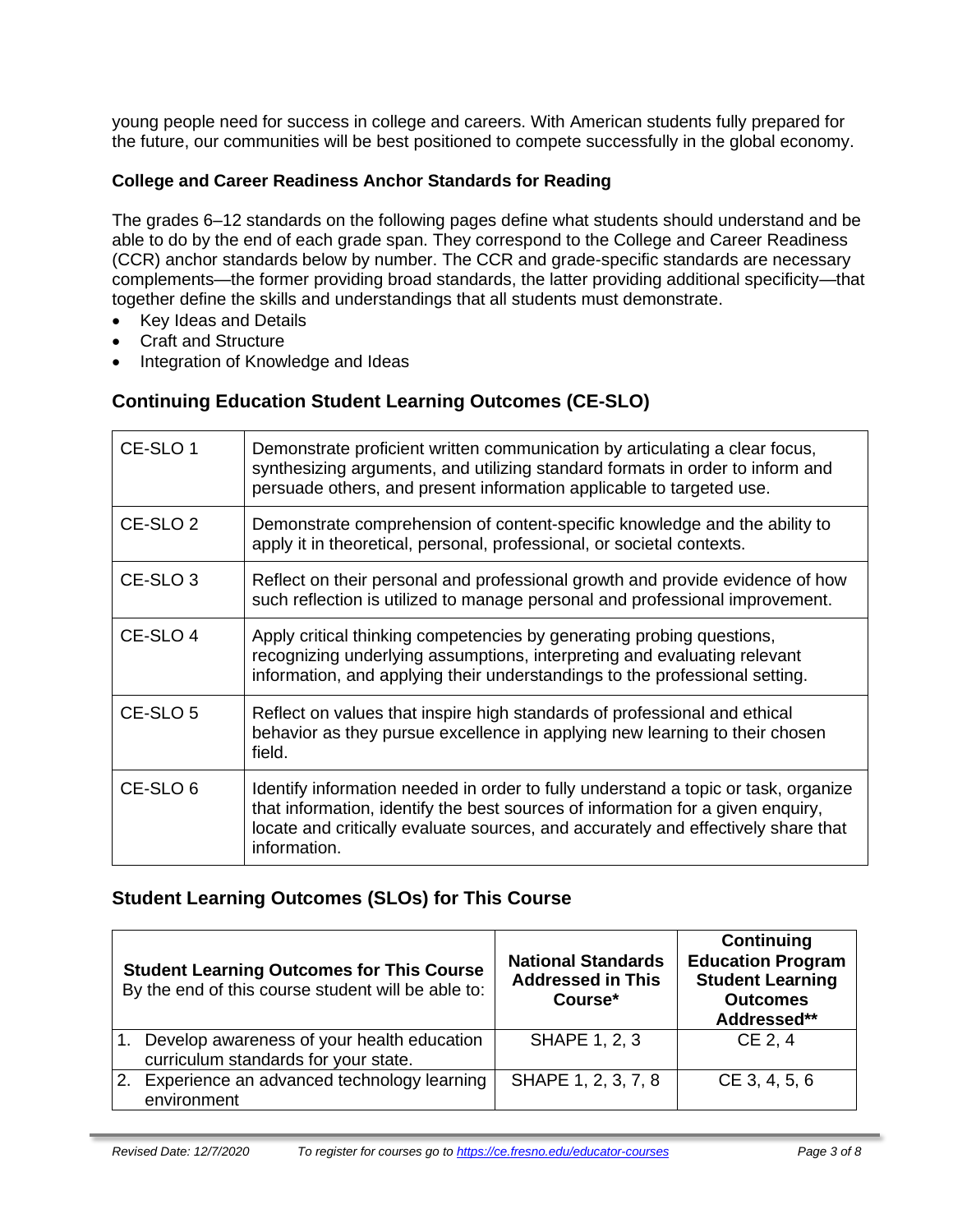| 3. Document the role technology can play in<br>teaching health education and promoting<br>optimal health.                                                         | SHAPE 1, 3, 5, 6, 7             | CE 1, 3, 5    |
|-------------------------------------------------------------------------------------------------------------------------------------------------------------------|---------------------------------|---------------|
| 4. Explore and define how technology supports<br>the goals of the National Health Education<br><b>Standards</b>                                                   | SHAPE 1, 2, 3, 4, 5,<br>6, 7, 8 | CE 1, 2, 4, 6 |
| 5. Analyze each dimension of health and how<br>each part relates to one another and to an<br>individual's overall health status.                                  | SHAPE 1, 3, 5, 6, 7             | CE 1, 2, 3, 5 |
| 6. Create a survey assessment that is designed<br>to measure, appraise or determine health<br>education value                                                     | SHAPE 1, 2, 5, 7                | CE 2, 4, 6    |
| 7. Design an educational video on an<br>interesting topic advocating for a content<br>area within health education.                                               | SHAPE 1, 3, 4, 6, 8             | CE 2, 3, 4    |
| 8. Reflect on ways to create, modify, and share<br>health education content in real time to<br>support positive health behavior change                            | SHAPE 2, 3, 4, 8                | CE 1, 2, 3, 5 |
| 9. Apply technology-based productivity tools to<br>existing curriculum to support health<br>education topics and promote healthy life<br>skills in the classroom. | SHAPE 1, 4, 5, 6, 7             | CE 2, 4, 5    |
| 10. Integrate national or state standards into<br>various aspects of their teaching as<br>demonstrated through their coursework.                                  | SHAPE 1, 2, 3, 4, 5,<br>6, 7, 8 | CE 2, 3, 4, 6 |

\* Please refer to the section on **National Standards Addressed in This Course**

\*\* Please refer to the section on **Continuing Education Program Student Learning Outcomes**

# **Topics, Assignments, and Activities**

| <b>Module</b><br><b>Module Title</b>                | <b>Module Assignments and Activities</b>                                                                                                                           | <b>Passing</b><br><b>Score</b><br>for Each<br><b>Assignment</b> |
|-----------------------------------------------------|--------------------------------------------------------------------------------------------------------------------------------------------------------------------|-----------------------------------------------------------------|
| <b>Welcome Module</b>                               | Introduction video<br>$\bullet$                                                                                                                                    |                                                                 |
|                                                     | <b>Course Syllabus</b>                                                                                                                                             |                                                                 |
|                                                     | <b>Introduce Yourself Forum</b>                                                                                                                                    |                                                                 |
| Module 1-<br>Presentation and<br><b>Video Tools</b> | Presentation and Video Tools for Health Education<br>$\bullet$<br>Option to complete one or two assignments<br>$\circ$<br>Forum (post, read, respond)<br>$\bullet$ | Pass<br>Pass                                                    |
| Module $2 -$<br>Communication<br><b>Tools</b>       | <b>Communication Tools for Health Education</b><br>Option to complete one or two assignments<br>$\circ$<br>Forum (post, read, respond)<br>$\bullet$                | Pass<br>Pass                                                    |
| Module $3 -$<br><b>Productivity Tools</b>           | <b>Productivity Tools for Health Education</b><br>$\bullet$<br>Option to complete one or two assignments<br>$\circ$<br>Forum (post, read, respond)<br>$\bullet$    | Pass<br>Pass                                                    |
| Module 4 - Lesson<br>Plan or Workshop               | Health Education Technology Lesson Plan or<br>$\bullet$<br>Workshop<br>Forum (post, read, respond)                                                                 | Pass<br>Pass                                                    |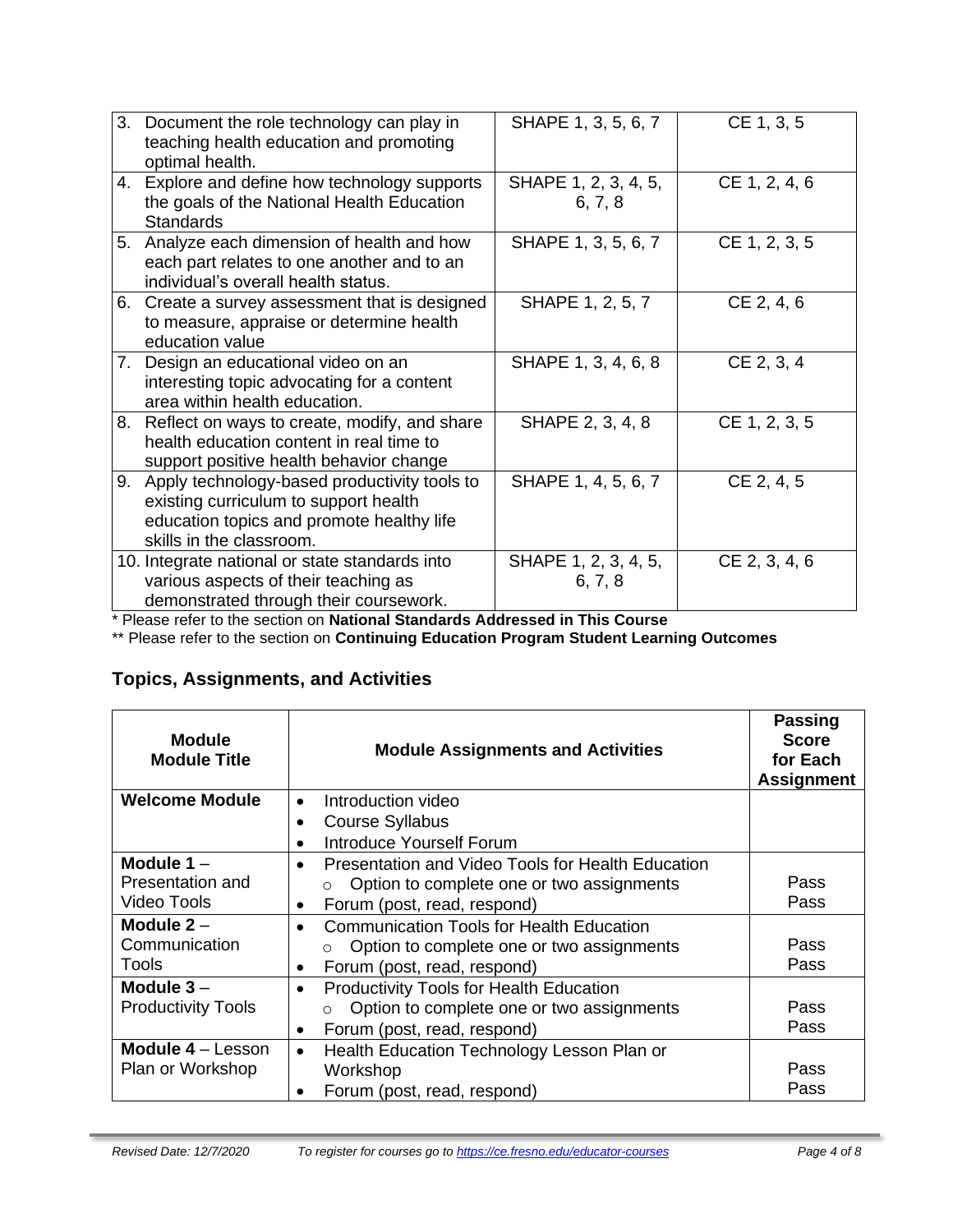| <b>Module</b><br><b>Module Title</b> | <b>Module Assignments and Activities</b>                       | <b>Passing</b><br><b>Score</b><br>for Each<br><b>Assignment</b> |
|--------------------------------------|----------------------------------------------------------------|-----------------------------------------------------------------|
| Module $5 -$ Peer                    | <b>Health Education Technology Peer Interview</b><br>$\bullet$ | Pass                                                            |
| Interview                            | Forum (post, read, respond)                                    | Pass                                                            |
| Course Wrap-up-                      | <b>Final Reflection Forum</b>                                  |                                                                 |
| Grading and                          | <b>Course Evaluation</b>                                       |                                                                 |
| Evaluation                           | <b>Course Completion Checklist</b>                             |                                                                 |
|                                      | <b>Grade Request / Transcript Request</b>                      |                                                                 |

## **Grading Policies, Rubrics, and Requirements for Assignments**

## **Grading Policies**

- Assignments will be graded per criteria presented in the course rubrics.
- $\bullet$  A = 90-100% and B = 80-89%, (anything below 80% will not receive credit.)
- The discernment between an A or a B letter grade is at the discretion of the instructor based on the quality of work submitted (see course rubrics).
- Coursework falling below a B grade will be returned with further instructions.
- All assignments must be completed to receive a grade and are expected to reflect the quality that teacher-training institutions require of professional educators. If completed assignments do not meet this standard, students will be notified with further instructions from the instructor.

| Grade     | <b>Percent</b> | <b>Description</b> | <b>Rubric</b>                                                                                                                                                                                   |
|-----------|----------------|--------------------|-------------------------------------------------------------------------------------------------------------------------------------------------------------------------------------------------|
| A         | 90-100%        | Excellent          | Meets all course / assignment requirements with<br>significant evidence of subject mastery and<br>demonstration of excellent graduate level<br>professional development scholarship.            |
| B         | 80-89%         | Very Good          | Adequately meets criteria for all course/assignment<br>requirements - demonstrates subject competency<br>with very good graduate level professional<br>development scholarship.                 |
| <b>NC</b> | Below 80%      | Unacceptable       | Does not meet the minimum criteria for all<br>course/assignment requirements and demonstrated<br>little, if any, evidence of acceptable graduate level<br>professional development scholarship. |

#### **Grading Rubrics**

#### **Writing Requirements**

- **Superior:** Writing is clear, succinct, and reflects graduate level expectations. Clearly addresses all parts of the writing task. Maintains a consistent point of view and organizational structure. Includes relevant facts, details, and explanations.
- **Standard:** Writing is acceptable with very few mistakes in grammar and spelling. Addresses most parts of the writing task. Maintains a mostly consistent point of view and organizational structure. Includes mostly relevant facts, details, and explanations.
- **Sub-standard:** Writing contains noticeable mistakes in grammar and spelling. Does not address all parts of the writing task. Lacks a consistent point of view and organizational structure. May include marginally relevant facts, details, and explanations.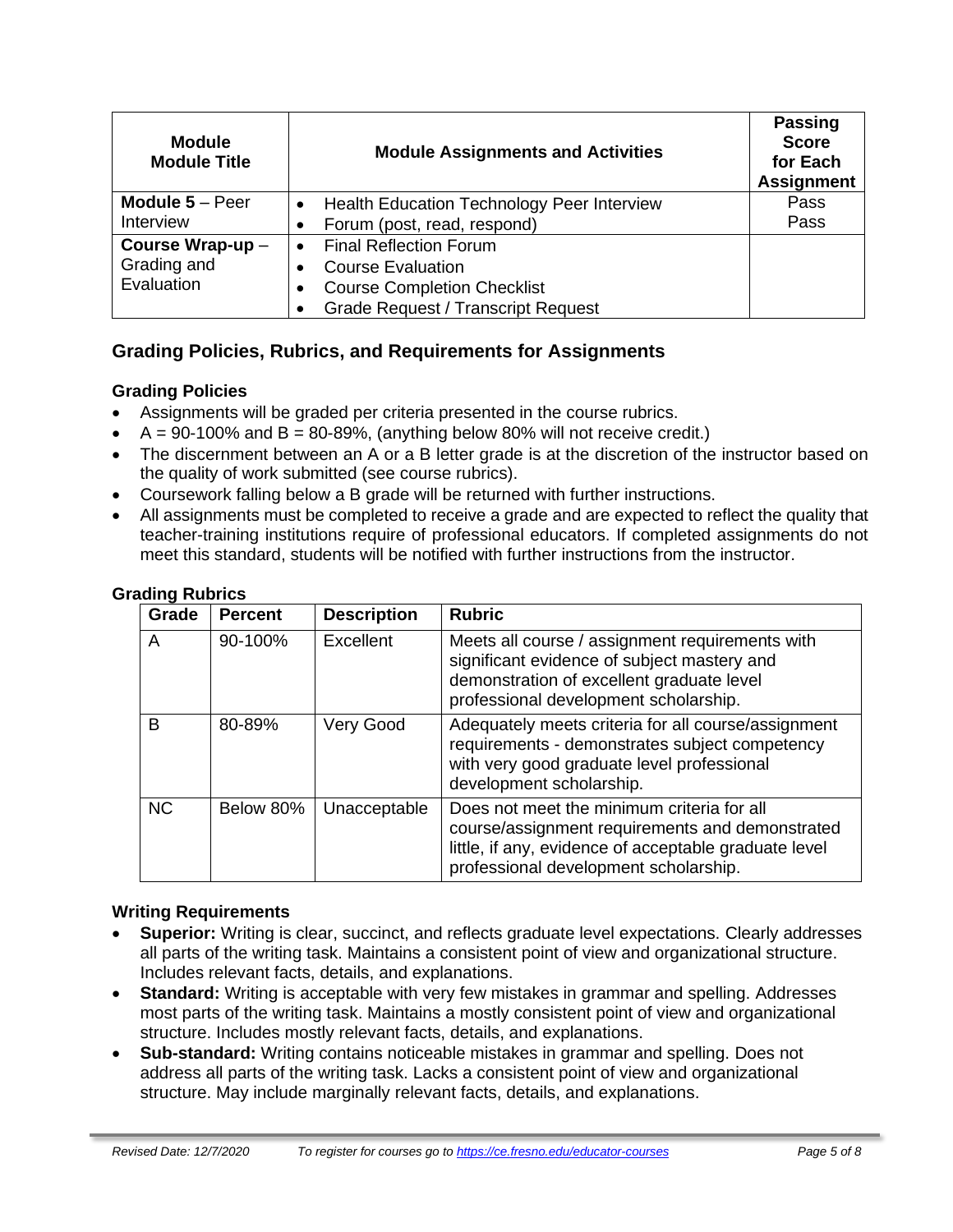#### **Lesson Plan Requirements**

- **Superior:** Instructional goals and objectives clearly stated. Instructional strategies appropriate for learning outcome(s). Method for assessing student learning and evaluating instruction is clearly delineated and authentic. All materials necessary for student and teacher to complete lesson clearly listed.
- **Standard:** Instructional goals and objectives are stated but are not easy to understand. Some instructional strategies are appropriate for learning outcome(s). Method for assessing student learning and evaluating instruction is present. Most materials necessary for student and teacher to complete lesson are listed.
- **Sub-standard:** Instructional goals and objectives are not stated. Learners cannot tell what is expected of them. Instructional strategies are missing or strategies used are inappropriate. Method for assessing student learning and evaluating instruction is missing. Materials necessary for student and teacher to complete lesson are missing.

## **Instructor/Student Contact Information**

Throughout the course participants will be communicating with the instructor and their classmates on a regular basis using asynchronous discussion forums. Students are provided with instructor contact information in the event they want to make email or phone contact. In addition, students are encouraged to email or phone the instructor at any time. Students will also receive feedback on the required assignments as they are submitted.

## **Discussion Forums**

Participation is an important expectation of this course and all online courses. Online discussions promote reflection and analysis while allowing students to appreciate and evaluate positions that others express. While students may not be engaging with the same students throughout this course they will be expected to offer comments, questions, and replies to the discussion question whenever possible. The faculty role in the discussion forum is that of an observer and facilitator.

## **Coursework Hours**

Based on the Carnegie Unit standard, a unit of graduate credit measures academic credit based on the number of hours the student is engaged in learning. This includes all time spent on the course: reading the textbook, watching videos, listening to audio lessons, researching topics, writing papers, creating projects, developing lesson plans, posting to discussion boards, etc. Coursework offered for FPU Continuing Education graduate credit adheres to 45 hours per semester unit for the 900-level courses. Therefore, a student will spend approximately 135 hours on a typical 3-unit course.

## **Services for Students with Disabilities**

Students with disabilities are eligible for reasonable accommodations in their academic work in all classes. In order to receive assistance, the student with a disability must provide the Academic Support Center with documentation, which describes the specific disability. The documentation must be from a qualified professional in the area of the disability (i.e. psychologist, physician or educational diagnostician). Students with disabilities should contact the Academic Support Center to discuss academic and other needs as soon as they are diagnosed with a disability. Once documentation is on file, arrangements for reasonable accommodations can be made. For more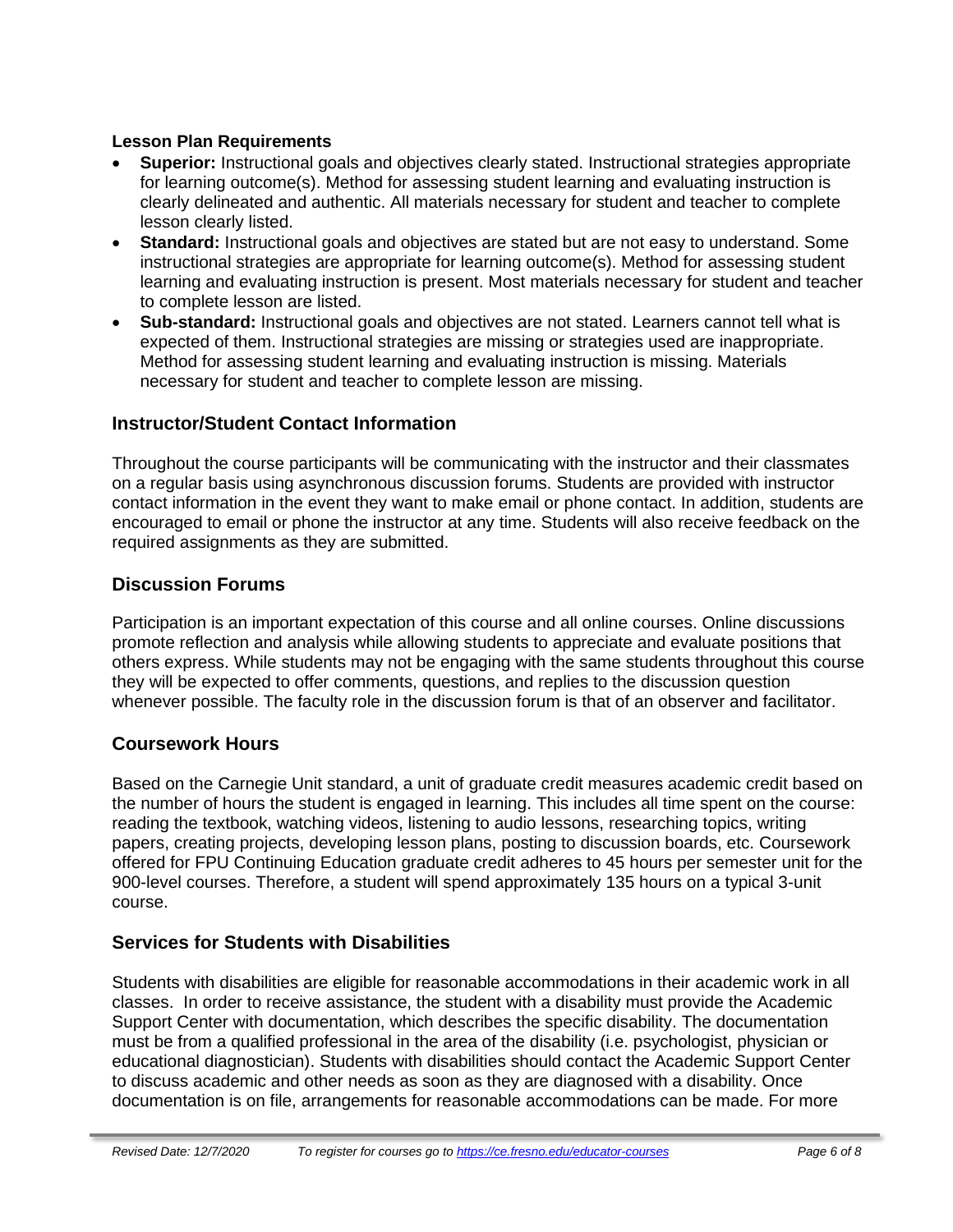information and for downloadable forms, please go to [https://www.fresno.edu/students/academic](https://www.fresno.edu/students/academic-support/services-students-disabilities)[support/services-students-disabilities.](https://www.fresno.edu/students/academic-support/services-students-disabilities)

## **Plagiarism and Academic Honesty**

All people participating in the educational process at Fresno Pacific University are expected to pursue honesty and integrity in all aspects of their academic work. Academic dishonesty, including plagiarism, will be handled per the procedures set forth in the Fresno Pacific University Catalogue <https://www.fresno.edu/students/registrars-office/academic-catalogs>

## **Technology Requirements**

To successfully complete the course requirements, course participants will need Internet access, can send and receive email, know how to manage simple files in a word processing program, and have a basic understanding of the Internet. Please remember that the instructor is not able to offer technical support. If you need technical support, please contact your Internet Service Provider.

**Moodle:** This course will be delivered totally online. Moodle is a learning management system that provides students access to online resources, documents, graded assignments, quizzes, discussion forums, etc. Moodle is easy to learn and has a friendly user interface. To learn more about Moodle, go to [https://docs.moodle.org/33/en/Student\\_FAQ.](https://docs.moodle.org/33/en/Student_FAQ) There are also some student tutorials on the Center for Online Learning website at Fresno Pacific University - [https://col.fresno.edu/student.](https://col.fresno.edu/student)

**Moodle Site Login and Passwords:** Students will need to have internet access to log onto [https://ce-connect.fresno.edu.](https://ce-connect.fresno.edu/) The username and password numbers for Moodle access will be sent to you by the university using the email address you submitted at the time of registration. The instructor will then contact you with a welcome communication. If you need help with your username and password recovery, please contact the Continuing Education office at (800) 372- 5505 or (559) 453-2000 during regular office hours - Mon-Fri 8:00 am to 5:00 pm. or email them at [prof.dev@fresno.edu.](mailto:prof.dev@fresno.edu)

**Getting Help with Moodle:** If you need help with Moodle, please contact the Center for Online Learning (COL), by telephone or the website. Help by phone (559) 453-3460 is available Mon-Thurs 8:00 am to 8:00 pm and on Fridays from 8:00 am to 5:00 pm, or by filling out a "Request Services" form at [https://col.fresno.edu/contact/request-services.](https://col.fresno.edu/contact/request-services) Please identify that you are with the "School = Continuing Education".

## **Final Course Grade and Transcripts**

When all work for the course has been completed, students will need to logon to the Continuing Education website [\(https://ce.fresno.edu/my-account\)](https://ce.fresno.edu/my-account) and "Request Final Grade". Once the instructor receives the requests and submits the grade online, students may log back in to view their Final Grade Report or order transcripts online. Please allow at least two weeks for the final grade to be posted. For more information, see the Continuing Education Policies and Procedures at [https://ce.fresno.edu/ce-policies-and-procedures.](https://ce.fresno.edu/ce-policies-and-procedures)

## **University Policies and Procedures**

Students are responsible for becoming familiar with the information presented in the Academic Catalog and for knowing and observing all policies and procedures related to their participation in